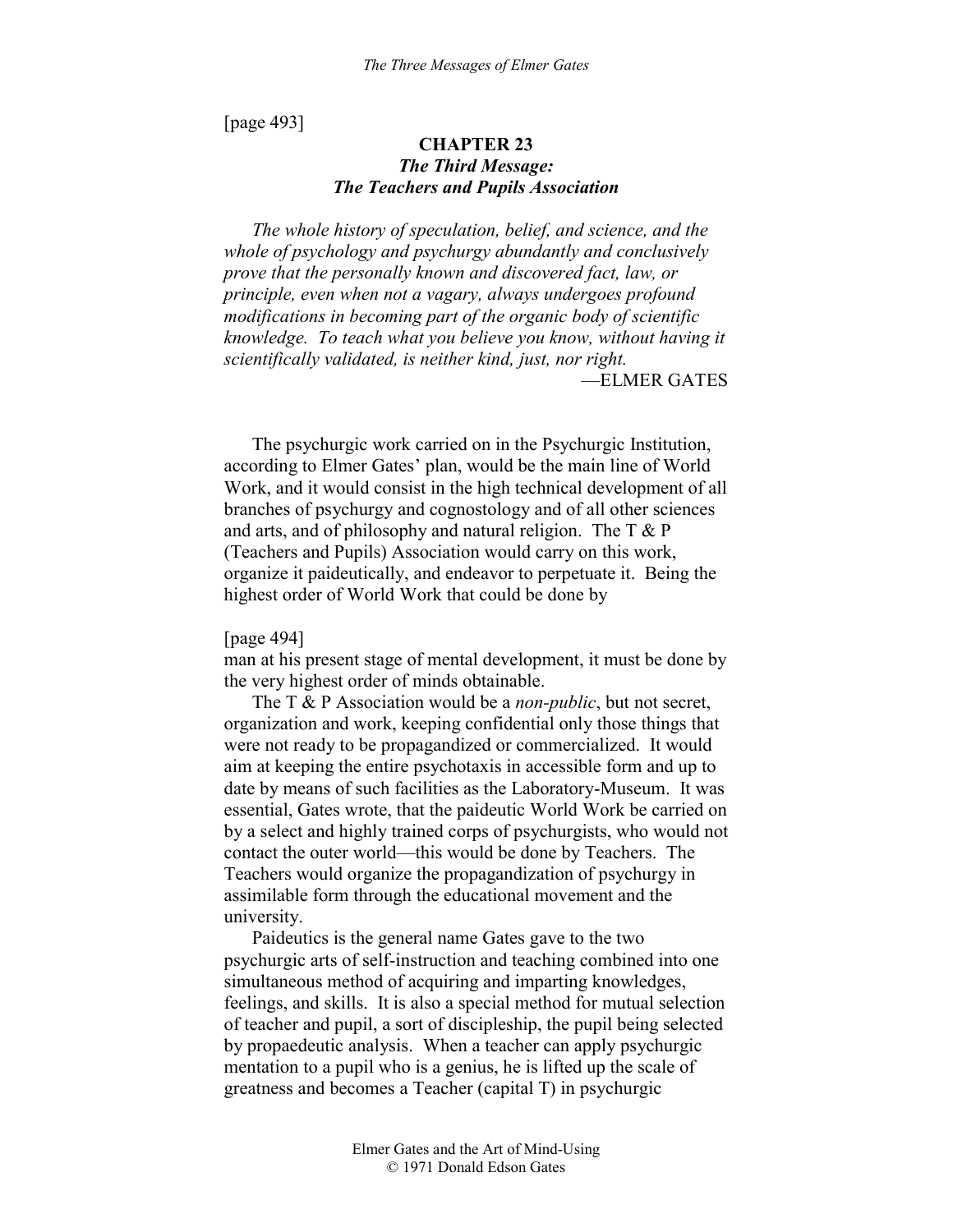terminology. Similarly, when a pupil can thus learn and apply what is taught by a psychurgic Teacher of genius, he is lifted and exalted in his studentship and becomes a Pupil (capital P). This kind of teaching requires a psychotaxis of validated knowledge, the Laboratory-Museum, and other such facilities of the Psychurgic Institution.

Between Teacher and Pupil there will be high honor and comradeship, sincerity and honesty, and freedom from disguise and deception. Their relationship will be on the highest plane of friendship and helpfulness. Without interfering with each other's freedom, they will cooperate in thought and research; and having a common psychologic and cognostic experience and vocabulary at times even sharing dominancies of the same kinds and subjects—they will be able to work *synmentically*.

The organization will grow by propaedeutically selecting

#### [page 495]

from each race and every vocation those persons of high health and good character who have those abilities and genius-capacities needed. They will be taught, organized psychotaxically into an individualistic and cooperative research-machine and a Teachers College, which will be the  $T \& P$  Association. Selected geniuses representing every type of human ability and capacity, paideutically organized, will carry on individual and cooperative mentation and apply results according to the law of Directed Human Progress. Gates restated this law: there is a psychotaxic order of development of scientific knowledge, and this is also the psychotaxic order of mind unfoldment and development and also the order of development of the esthesias and of sociurgic development; therefore, as fast as the normal heurotechnical development of the sciences takes place, the new knowledge is to be applied to the amelioration of human conditions and to the satisfaction of normal esthesias, without trying to foist upon the public any political or other theory.

The central meaning of World Work from the psychurgic standpoint is a paideutic and psychotaxic method of organizing the world's geniuses into a cooperative and synmentic taxifunctioning for doing the world's work—each doing his specialty individually and at the same time taking his place in the World Machine. It is as if the earth were a living organism and each person a cell in its brain cortex, as if the whole of humanity were acting as an *earthmind*, as a mentative whole with many psychotaxic subdivisions.

Mentation covers all intentional or purposive or volitional activity; and as it all happened here, the purposive effort going on in the world is a *world-mentation*. All so-called physical labor is mental labor: even the instinctive and habitual actions are mentally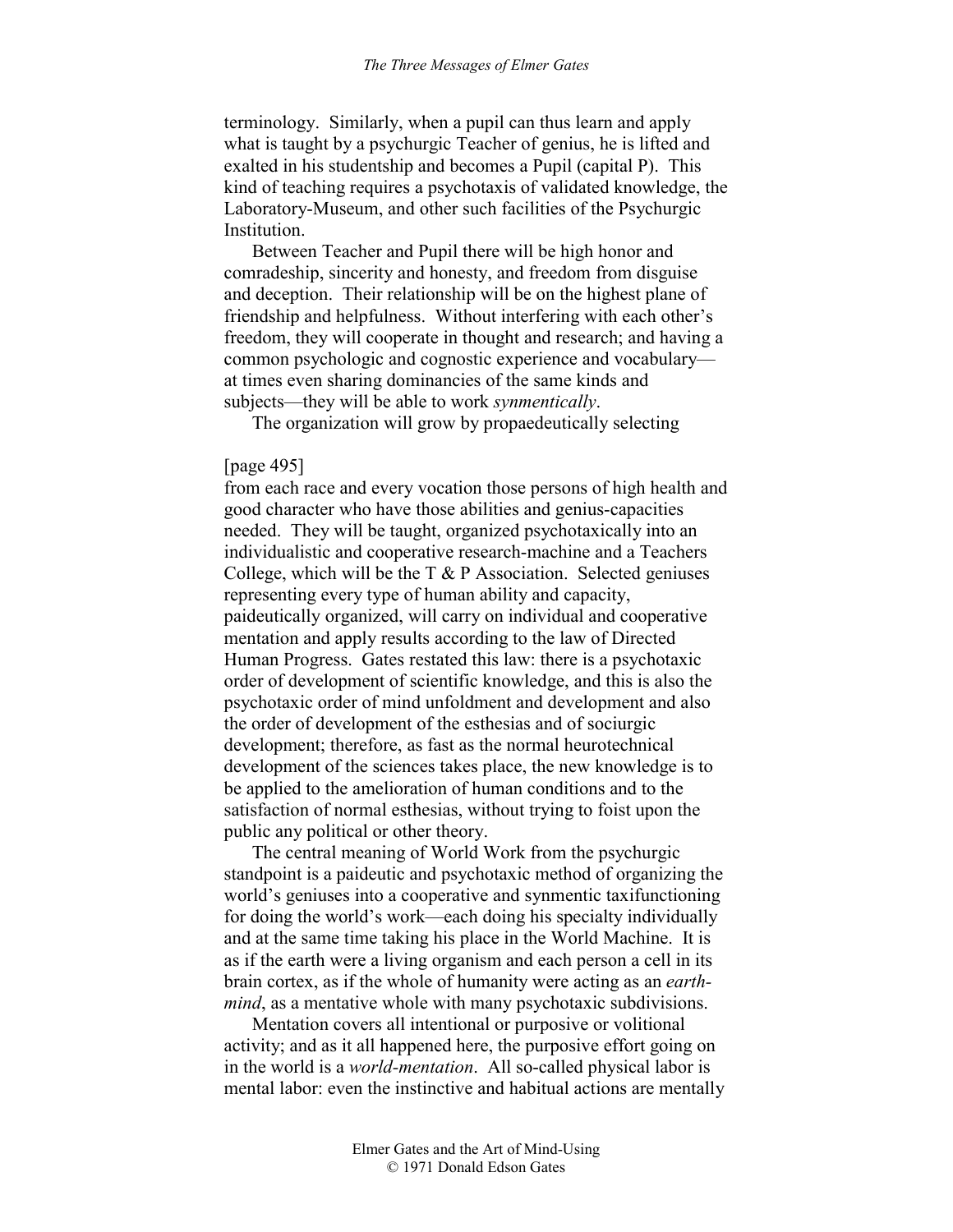*directed* labor. All sciences and arts and all institutions are products of mentation. For these and other reasons World Work is *world-mentation*. Thus the art of mind-using is the basic technique of World Work, and geniuses are the most important factors, with heurotechny and alethics absolutely necessary.

In a very profound sense it may be said that mentation in

## [page 496]

its most fundamental form, like cognosis, seems to be the directive factor in the Cosmic Process. "What other interpretation can be given that discovery of mine?" said Gates. "It seems basic in psychology and physics and philosophy that Consciousness can direct the motion of matter (and without altering the law of conservation of the energy of motions). The introspective experiments prove conclusively that a state can be psychally initiated and can change cells physicochemicaly and change psychal wholes. An integration of introspects of kinds formerly unknown and not objectively derived are remembered and enregistered, and these are the children of the consciousness factor of psychophysical complexes. If consciously discriminated color differences are accompanied by a related conation, the experiencing of them augments the complexities in the internal structures of the brain, and as these enregistrations are necessary for remembering, they are that much more mental content (mind) and brain; therefore, *consciousness is a biological factor*."

By genius Gates meant a normal and high development of some one or two particular kinds of mental ability by which a person's mind rises far above the average in that line of knowledge, feeling, and skill; in which he can do original work, make discoveries and inventions, and do creative work. It is a mental dominancy on some branch of science, art, philosophy, or religion by which he excels, that remains uppermost in his attention and affection and skill, in which he is eloquent and poetic and exalted, in which he has new inlooks and outlooks and insights, concerning which he is his own adviser and teacher and about which he depends wholly upon his own judgments, and so on.

The paideutic organization of geniuses for the application of alethified heurotechny is the keynote of the coming cycle, Gates pronounced.

The T & P Association will undertake to find the proper place for each genius in the world—and where he is most needed and appreciated. This will ensure that person's greatest happiness, for doing something worthwhile is the *only basis* on which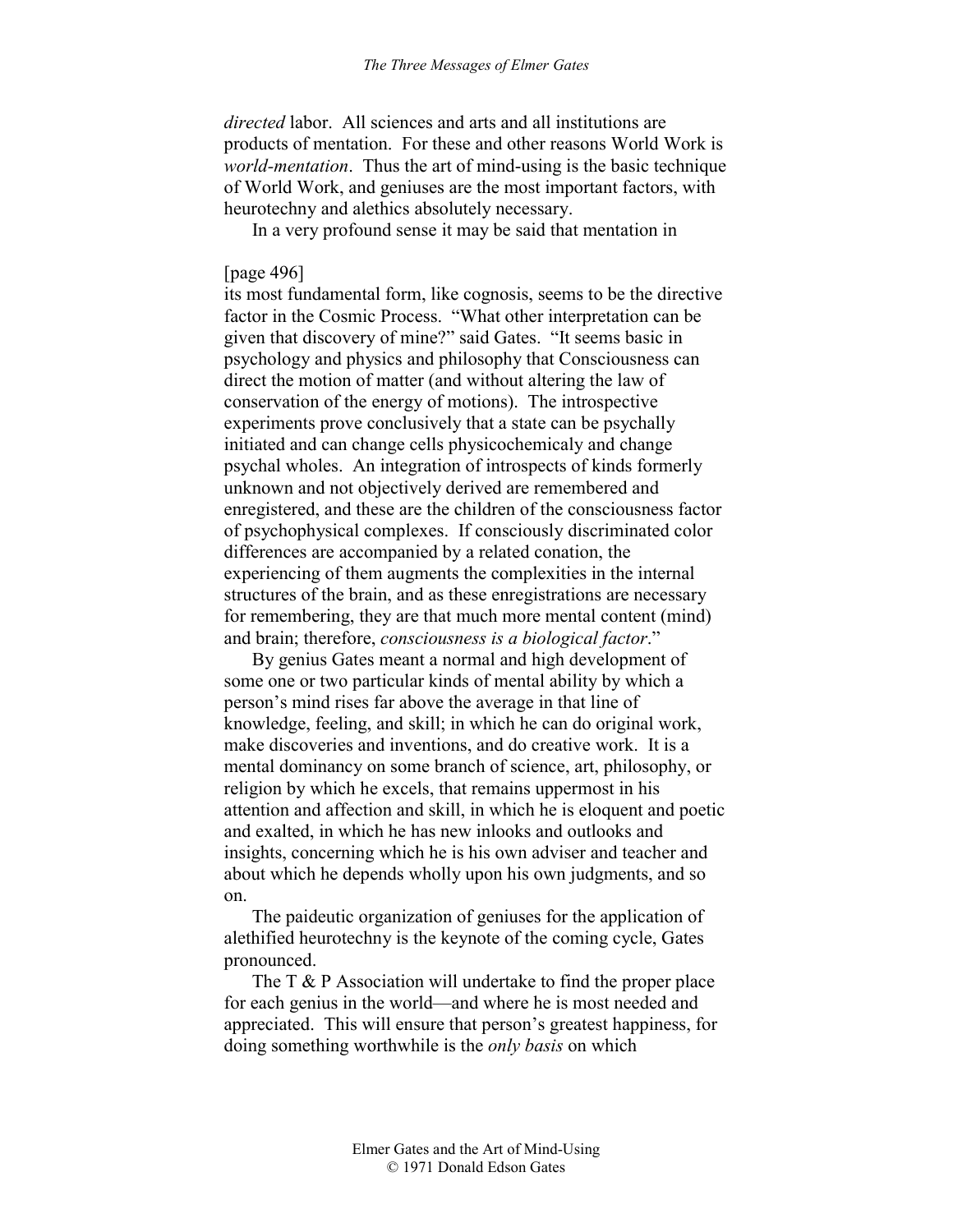## [page 497]

to build any happiness. This principle slowly carried to the lower levels and into all kinds of vocations is the psychurgic method of bringing about ownership and government of the world by the people. (It is not only scientific but psychurgic "socialism," divested of partial insights and one-sided methods and hotheaded tactics.) Each person will find his place in a line of work governed by its main minds, which in turn will be governed by the whole sum of the world's validated knowledge. It will be an "epistemarchy," and so far as the body of science is true, an "alethiocracy." "In this way the not yet fully awakened and drowsy and phylogenetically burdened *social animal* will begin to move *volitionally* toward knowledge-directed acts. This great surfstranded and stormwrecked jellyfish of the Social Whole will not, as heretofore, merely wiggle and jerk with frantic and purposeless spasms but will begin to strive for evaluated and tested goals far ahead"—so Gates colorfully wrote in 1921 in his manuscript of Volume IV, "The Educational Problem."

Through a carefully worked out plan of proportionally sharing financial interests in any inventions or other heurids resulting from paideutic mentation of  $T \& P$  cooperation, the Pupil will be led to making a livelihood or income at the earliest possible moment so that he may have leisure and money for research and be able to continue his development in creative work. The T & P Association may also gain income from this source, especially from planned enterprises carried into commercial development by a suitable organization.

In this age of mounting clamor for public and government support of research, it is refreshing to note that this plan is not only one of self-development but of self-support as well. In no other way can the investigator retain that absolute freedom of thought and action that the best scientific and creative work demands. Even the scientist engaged in researches in pure science may thus not only maintain his independence and moral integrity but advance his science and alternate his dominancies.

Another function of the  $T \& P$  Association will be to guard

### [page 498]

the manuscripts from misrepresentation and misinterpretation and not allow it to be appropriated by pretenders. Psychurgy must be propagandized according to suitable psychotaxic levels by paideutic methods, because with the exception of a very few who have genius-capacities of this kind, the world is not far enough advanced mentally to understand or apply it. The unprepared will find psychurgy hard to understand because it is so unlike customary and naive mental methods. Even those with the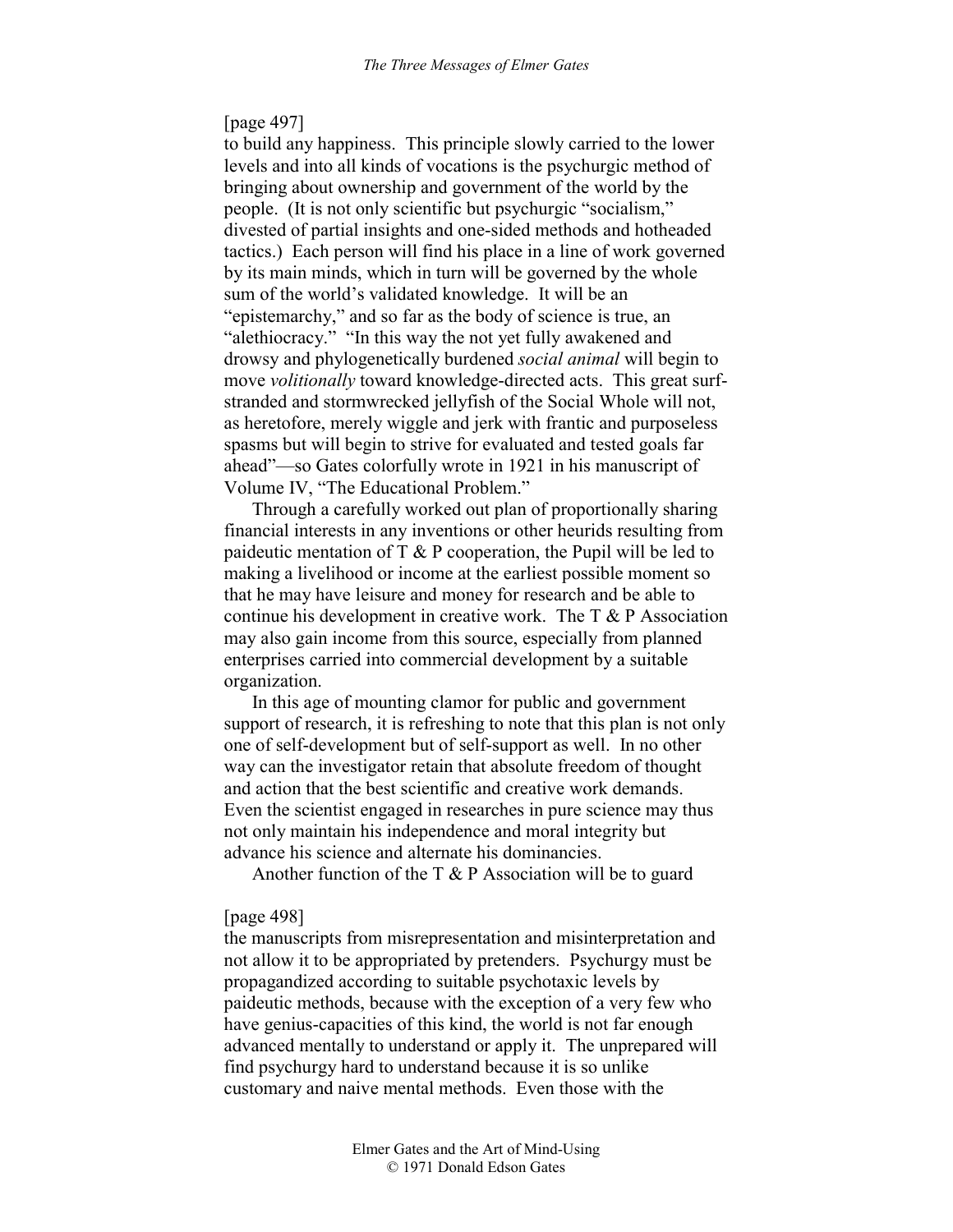requisite ability will not all at once see the difference between ordinary and haphazard mental operations and those, for example, of heurotechny. If a real teacher of the new order were to come and try to establish the new standards and customs at once, he would be imprisoned or killed. Only by slow educative modification will progress be achieved; to act otherwise would mean martyrdom.

The higher phases of psychurgy can be expounded only to those who have the ability to practice the new introspection and cognose, and hence can be propagandized only through the T & P method. But there is a lower level at which certain very practical parts of psychurgy can be taught by the Demonstrative Exhibit: the new method of science-teaching and applications of heurotechny. Individual psychology is the basis of psychurgy. Ever and always the principles of general and comparative psychology and psychurgy must be applied to the *given person*, who has specific abilities and limitations, to reduce even the smallest part of psychurgy to useful practice.

The  $T \& P$  relationship is not the usual one, but implies a much closer relation of a peculiar kind. This paideutic relationship was well described by Gates in his "Genius Letter" to his eldest son as follows: When a person predilectively desires to know about a subject for which he has ability or genius-capacity and is thus drawn to some one of the specialists, eager to be taught by him and having a justified respect and reverence for him, and when that specialist selects that *religiously earnest* seeker after truth as one of the few whom he feels like teaching, and

#### [page 499]

if on beginning to teach he finds abundant inspirational stimulus, the result is a *paideutic* relationship. It is the highest and most beneficent of human relationships. The student is studying something greater than the subject—a person who is a genius along that line—for if the instructor truly understands his subject and is inspired in teaching it, and if the student is truly eager to learn that subject and able to grasp it, the Teacher will surpass his ordinary revealment of himself and subject. He will open his soul and show the best and uppermost side of a man along that line where he is a master and therefore a truly Great Person.

A great Teacher requires an equally great Pupil before he can teach greatly. If both are sincere, as they must be to be great, and if both are loyal to what they agree to undertake, the closest rapport will ensue—closer than possible in any other way. Thereby they may both get direct and unrestrained access to a mind, to a person, and incidentally to the minds of a Teacher and a Pupil. They may become acquainted with one of the greatest of all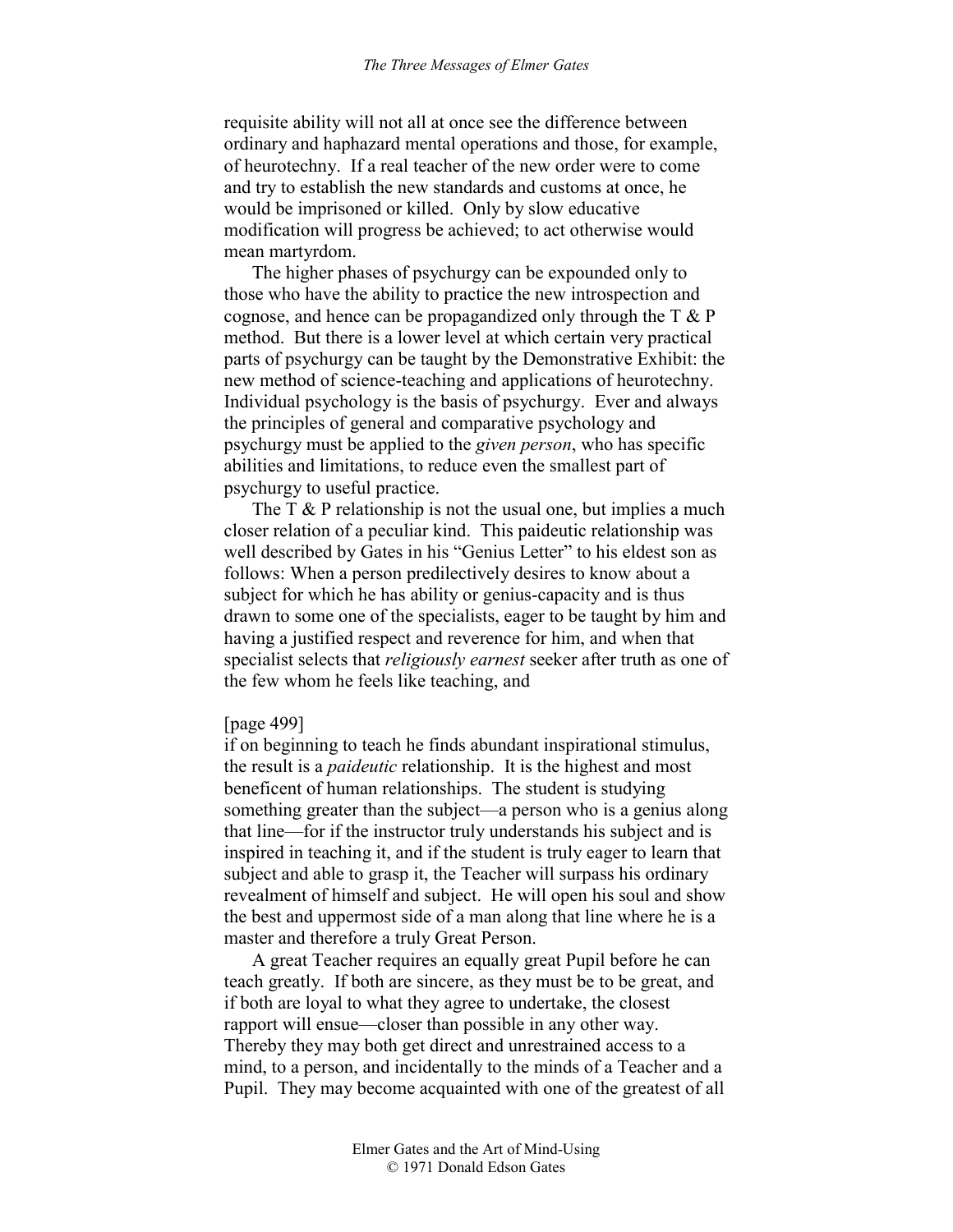observable phenomena: the insights and mental attitudes and habits and viewpoints of Genius—all of which will constitute the most important part of an education. In addition to learning a science the Pupil may learn the ways of the mind of a scientist, his moods and exaltations and ways of getting at things. The Great Person is greater than the subject he teaches, and only the great Pupil can realize that fact and reverently take advantage of it. Only a Great Teacher can understand that in no other way than through a Great Pupil can he find his highest self-expression. Recognition of this law is one of the glories of practical psychurgy.

The paideutic relationship is also the most significant bridge between this generation and the highest minds of the next generation. It is the only way that great persons can truly reveal the highest and best and truest in themselves to each other. It is not merely the Teacher's knowledge about his subject but *his knowledge of Life* that is being imparted. It is the greatness of the Life Manifestation as a *whole* that is being bequeathed; and this

### [page 500]

will be one of the most beneficial features of the T & P method. The T & P Association will not merely accumulate knowledge and transmit the unpropagandized part to the next generation, but it will transmit as a *living stream*, from generation to generation and from age to age, the *personal influence* of its Great Persons! Not only will the torch of enlightenment be passed from hand to hand into the future without being extinguished but the warmth of personal affection and paideutic insight, like a flame, will melt its way through the icy walls of the indifference and ignorance of any dark ages through which mankind may yet have to pass.

A real Teacher is the highest embodiment of life in his age, and the only way this personal greatness can be transmitted and become cumulative is by and through a real Pupil. In order for there to be a paideutic relationship, the teaching and learning must be done heurotechnically, and in that case the Pupil is not merely the disciple of a Great Teacher but of the Human Mind, pursuing science, philosophy, morals, ethics, and religion along lines of his predilections, abilities, and genius-capacities. The Teacher is not merely the apostle of a few Great Pupils but of psychurgy and its T & P perpetuation. Not only do Pupil and Teacher become acquainted with that most wondrous of all phenomena, a Person, but they become leaders in a significant world movement. So Gates wrote to his son.

Psychurgy recognizes another kind of knowledge and experience in cognition, and uses it as the basis of its cognitive paideutics; namely, the attainment of Insights, Uplifts, and Powers as the three factors in a Plane. These factors represent a more true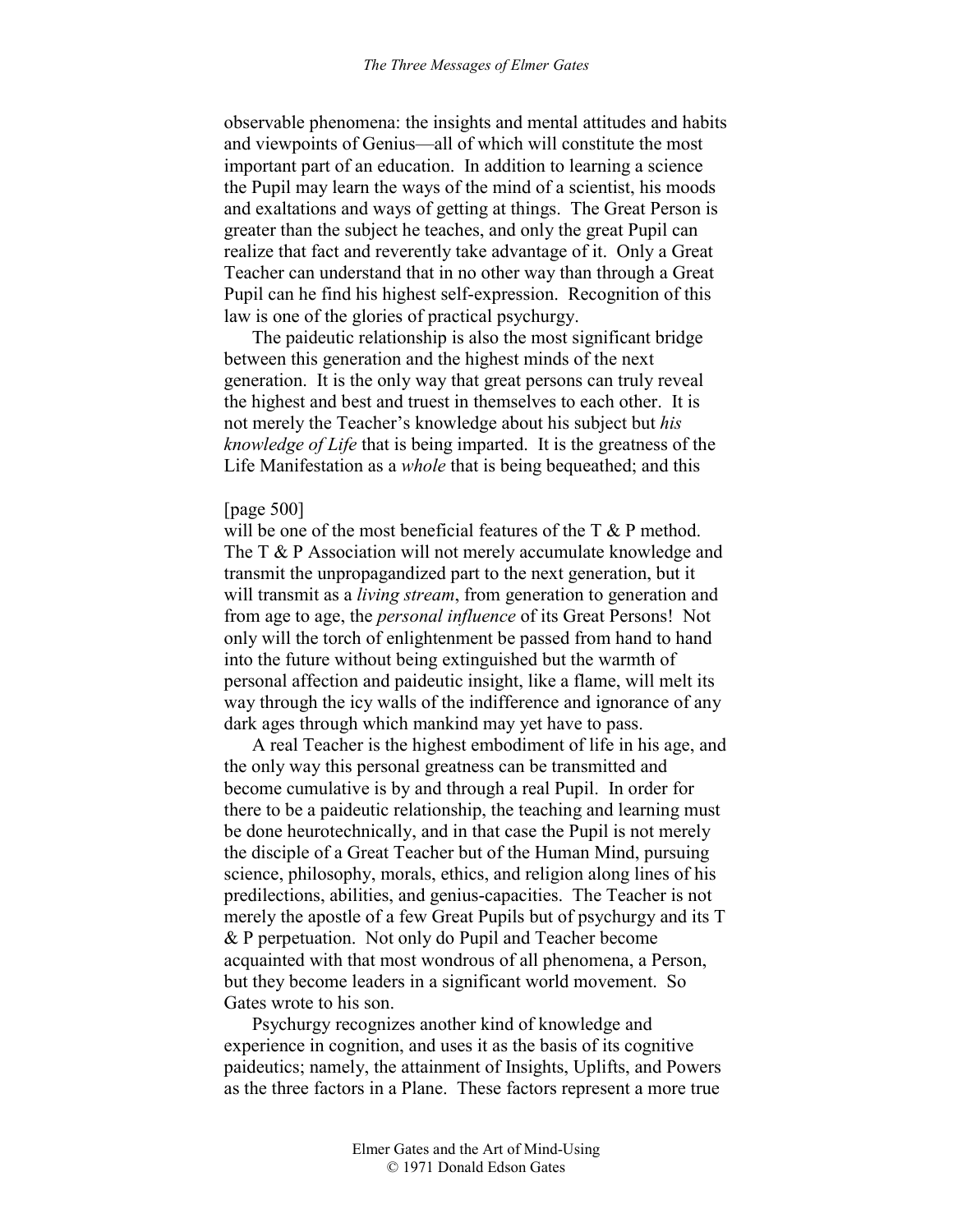experience, a more permanently true knowledge, than any other kind of cognitive teaching, the insight and not the details being the achievement of value. The pupil is led through a systematic series of Insights, each being his own insight, each a unit in a complexus or processive of insights, causing him to know and feel and do, to know the same reality that the Teacher knows. Without ordinary language they come by *insightation* to

## [page 501]

the same experience with the same realities. "Is it not transcendently wonderful?" exclaimed Gates. "Each insight is a 'word' of this impartive 'language'." With reference to these realities, the useful steps in growth and character-building are Insights and Uplifts, and to achieve these the Teacher must build on those already found in the mind of the Pupil. The criterion of results must be measured by Uplifts and Insights, and not by any other educational method (such as examinations) now in vogue. These Insights and Uplifts are the real value in writings of every honest philosopher or religious devotee or esthetic critic.

In the psychurgic sense an Insight includes all the usual meanings, but very much more. The ontogenctic development of faculties and feelings will no longer be left to chance but will be intentionally elicited and directed, systematically developed, and used paideutically for a fuller fruitage of Level-Insights, Uplift-Insights, and Power-Insights. By garnering these precious results of one's life and keeping them classified and re-functioning them, a *mentative Insightive dominance* is achieved. This is new, Gates observed optimistically; the very idea of it is new, and the method is still newer.

Insights are the true basis of a higher auturgy, he emphasized in his studentship writings. Most people live most of their lives under the drive and lure of what is going on around them without ever being impelled or adjusted by insight. Only the greater persons have thus been led, and then haphazardly and without conscious understanding of the nature and utility of the insight. It is only a first step in the fundamental paideutic method to follow the predilection and genius of a Pupil; the second consists in following the Insights that adjust the Pupil and genius to the larger realities of life and the world. This Impartive Exposition and Insightive Auturgy Stage of Studentship is "one of the wonders of the modern age!"

*The Emergence of the Individual.* The Pupil will be led gradually by paideutic mentation to follow the real development of his genius-capacities and emerge as an individual. It is a slow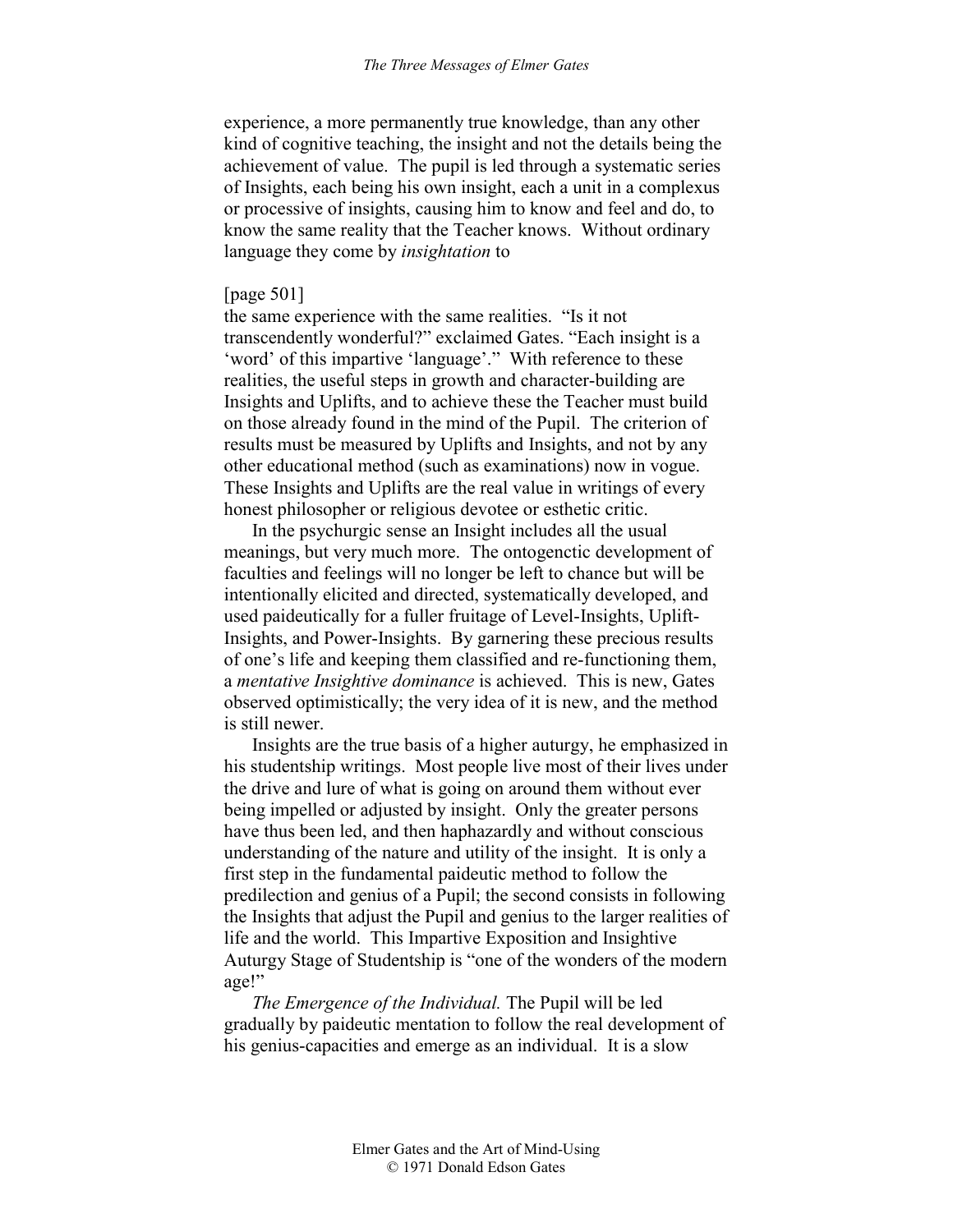## [page 502]

process, this emerging as an individual out of that from which and into which one was born, and it can be done only by a succession of steps. Only a few of the greatest geniuses ever accomplish it alone; most of them fail. At the beginning we are each totally dependent upon our mothers, in the womb; then as infants we are only a very little less dependent upon them and upon our surroundings. We learn what childhood has to teach almost wholly by *imitation*, which is a form of dependence. We inherit and adopt manners, language, customs; and only about one-tenth of one percent of each of us is individualistic. Slowly we acquire the knowledge and skill of our race and time; and slowly, as our distinctive genius-capacities begin to come to the front, do we become emancipated. In the process each one meets difficulties at every step, for ignorance and error enthrall, and right methods have to be painfully learned during an apprenticeship—that is, if they are to be learned early in life and well learned; otherwise the whole life will be spent in learning them less well.

After such apprenticeship, for which the systematic methods of the paideutic  $(T \& P)$  curriculum serve, the Pupil may walk alone in the mental world, using all the skill he has acquired and all his knowledge as a "means for a *unitary self-expression* of his geniuscapacities, not to attain which is death to his highest and most individualized life. THE PSYCHOLOGIC LAW OF INDIVIDUAL DEVELOPMENT is that only by *cumulatively and associatively combining* EVERY item of the Pupil's originality in an *exposition*, and *functioning that exposition as a whole* does his genius finally become FREE, and achieve its meaning in the world. Those who never thus learn to express themselves in an EXPOSITION (inventive, scientific, literary, musical, oratorical, sculptural, pictorial, pugilistic, or what not) remain in *thralldom* they never get entirely out of the environmental womb—THEY DIE UNBORN!"

*The Guide to Genius.* The process of self-expression is extended by initiated steps of paideutic mentation (details of which have not been given), through a constant inventing and discovering

#### [page 503]

and creating along originality-lines, and by functioning the whole ensemble to that end . "The individual no longer follows or obeys. He creates and dominates; it is even his own person and periperson that he creates and dominates!

"To the pioneer there are no precedents, no established customs that are helpful, no sentiment in his favor. He must mark out his own path and follow it despite obstacles, for that is the price of genius. Genius is vicarious; through the genius-capacities of a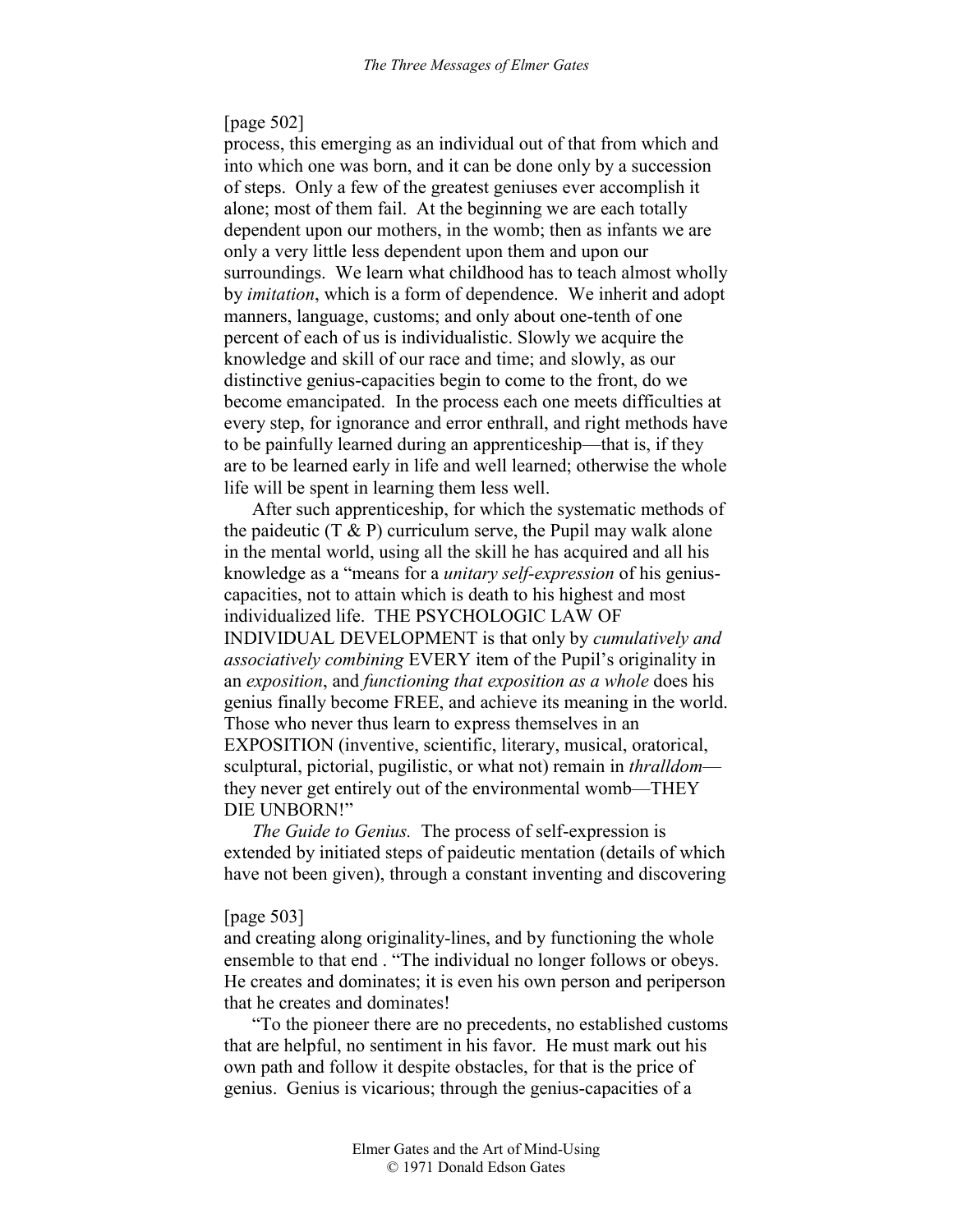person, world-progress takes a step. The new powers are not for the genius alone; they are the symptoms of a world in parturition.

"What guide shall a genius have but his own powers of discovering, inventing, creating, foreknowing?

"None!

"Therefore it is to the art of heurotechny that he must look for help, and to *that alone*."

*The Path of Heurotechny.* If the Pupil accomplishes its successive stages, he may apply all of heurotechny to the art of inventing. First he will apply it to livelihood and business in order to bring as early in life as possible all his genius-capacities and other abilities to getting a regular income for supporting his work, selectively utilizing his real capacities and best opportunities. Then he may apply heurotechny to discovering new ideas, facts, things, laws, principles, and insights for his mind-growth and for science. The Pupil may next look to a career to fulfill his predilections or satisfy his ambitions, applying heurotechny to his esthesias to be sure he is right and to get acquainted with them, to render them normal and extensive and intensive, thus increasing life's anabolism and joy for more effective effort. He may then direct his powers to creative work, giving constructive unity and purposive meaning to his previously Achieved Results, combining them into a higher order for realizing his goals and giving expression to his genius-capacities along some main line of effort. A synthesis of his inventions and discoveries, his knowledge and feeling,

### [page 504]

his opportunities and prospections, *must* be a creative work accomplishing his purposes.

Progress in heurotechny will produce growth of interest in science. In applying heurotechny to livelihood and business the Pupil will get more deeply into science and feel the need of it, not only as an intellective understanding or introspective inlook or esthesic appreciation but also as an impulsion—so that he predilectively will take up heurotechny for his scientific and sophic interests. Out of business and invention he will have become more of a scientist.

With the growth and experience that will come from such a heuric life, the Pupil at the plenitude of his capacities, just as his efficiency begins to diminish, will turn over to his associates his Achieved Results, giving them full view of his opportunities and inventional prospections, his scientific prognoses, philosophic insights, and creative impulsions. Then he will retreat from active administration of his affairs to rest and grow as the "estuary of his life widens into the sea."